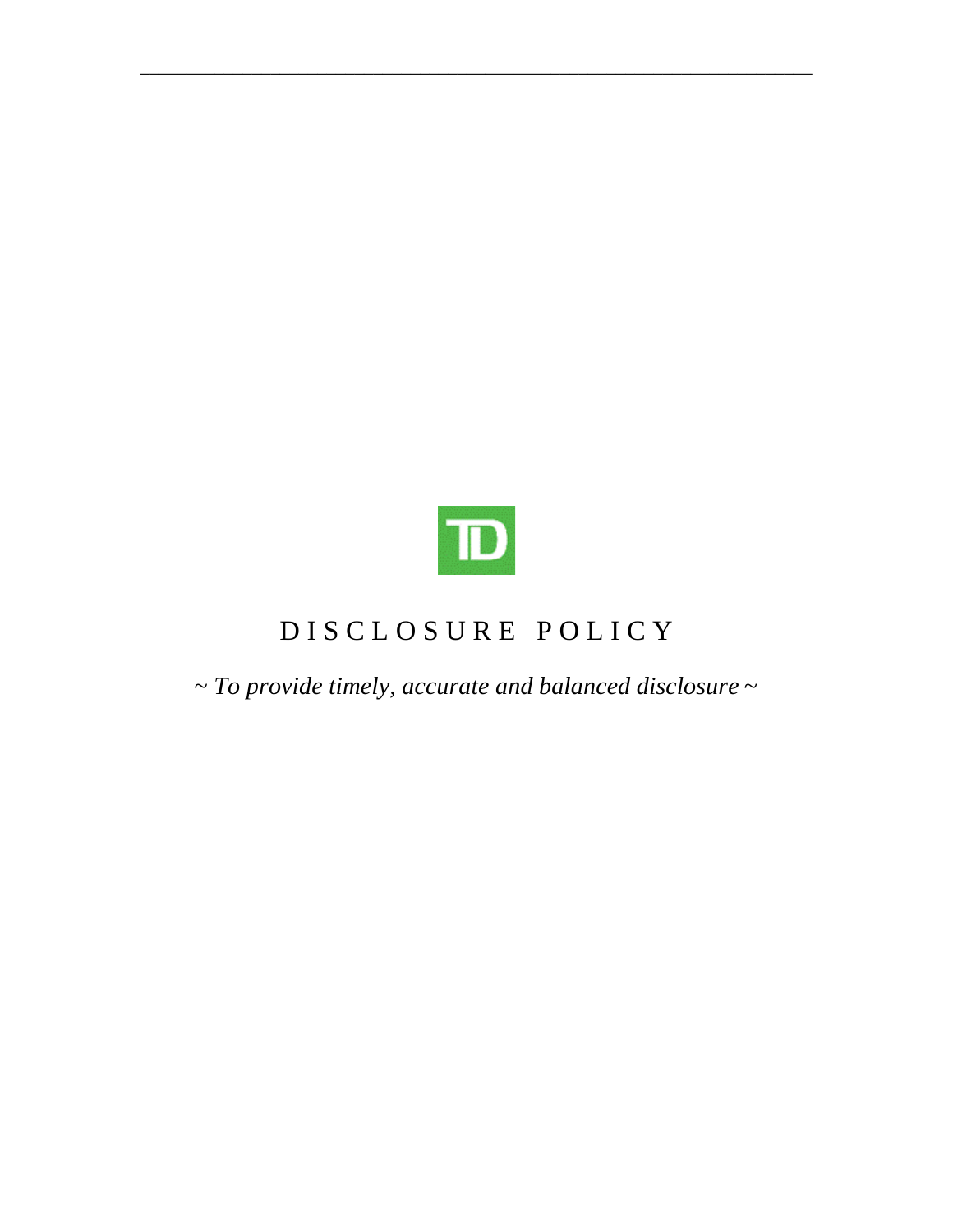The Toronto-Dominion Bank and its subsidiaries ("TD Bank Group" or the "Bank") are **committed** to providing timely, accurate and balanced disclosure to the public of all material information about TD Bank Group. This Disclosure Policy demonstrates our commitment to transparency in our reporting obligations to our shareholders and the public.

\_\_\_\_\_\_\_\_\_\_\_\_\_\_\_\_\_\_\_\_\_\_\_\_\_\_\_\_\_\_\_\_\_\_\_\_\_\_\_\_\_\_\_\_\_\_\_\_\_\_\_\_\_\_\_\_\_\_\_\_\_\_\_\_\_\_\_\_\_\_\_\_

This Disclosure Policy **extends** to our Board of Directors, officers and all other employees of the Bank, or anyone else who speaks on our behalf, wherever we have operations in Canada, the United States and elsewhere. This Disclosure Policy **covers** disclosures of material information in any medium, including the Bank's quarterly and annual reports to shareholders and other documents filed with securities regulators, news releases, letters to shareholders, presentations by senior management and information contained on the Bank's website and other electronic communications, oral statements made in meetings and telephone conversations with analysts and investors, interviews with the media as well as speeches, press conferences and conference calls.

This Disclosure Policy confirms in writing our existing disclosure philosophy, policies and practices. The main **purposes** of this Disclosure Policy are to:

- document and define key components of TD Bank Group's disclosure controls and procedures and set out the standards to which they must be designed, implemented and operated;
- establish the steps that TD Bank Group takes when it has material information to release to the public;
- outline the roles and responsibilities relating to the release of material information of various individuals or groups at TD Bank Group, including the Bank's Disclosure Committee and the Corporate Governance Committee of the Board of Directors; and
- ensure that all directors, officers and employees of TD Bank Group are aware of and implementing our disclosure practices and policies and provide a centre of expertise on disclosure matters.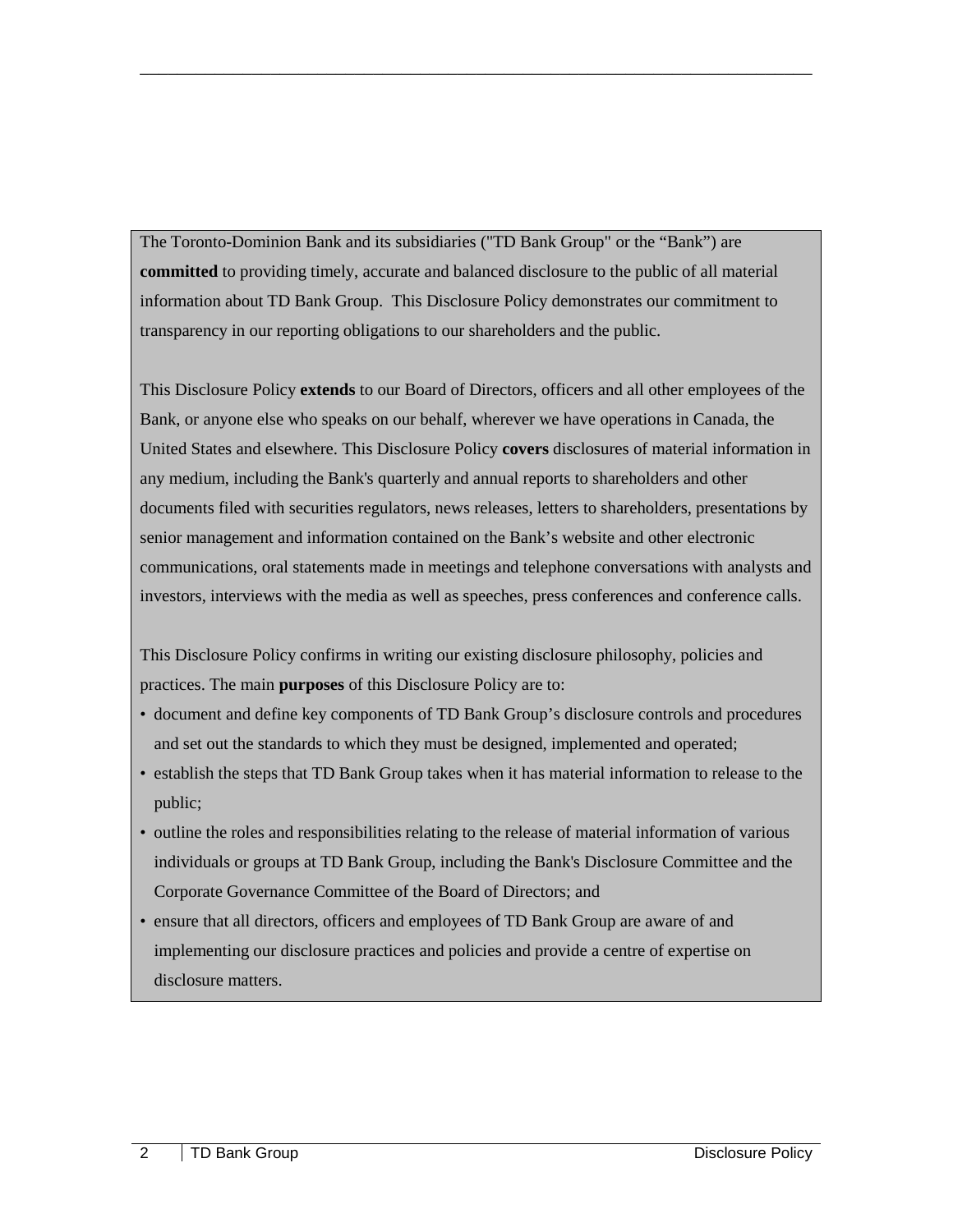#### **Our disclosure controls and procedures**

TD Bank Group's disclosure controls and procedures are designed to provide reasonable assurance that information we are required to disclose under securities legislation is recorded, processed, summarized and reported within the time periods specified. Our disclosure controls and procedures are also designed to provide reasonable assurance that information is accumulated and communicated to management, including the Group President and Chief Executive Officer (CEO) and Chief Financial Officer (CFO), in a manner that is appropriate to allow timely decisions to be made regarding required disclosure. Our Board of Directors and the Audit Committee of the Board perform review and supervision functions that are an important part of our disclosure controls and procedures. Finally, our disclosure controls and procedures, as embodied in this Disclosure Policy, establish specific guidelines for determining what is material information and how and when material information should be disclosed.

\_\_\_\_\_\_\_\_\_\_\_\_\_\_\_\_\_\_\_\_\_\_\_\_\_\_\_\_\_\_\_\_\_\_\_\_\_\_\_\_\_\_\_\_\_\_\_\_\_\_\_\_\_\_\_\_\_\_\_\_\_\_\_\_\_\_\_\_\_\_\_\_

#### **What is 'material information'**

'Material information' is any information relating to the business and affairs of TD Bank Group that results in, or would reasonably be expected to result in, a significant change in the market price or value of any of the Bank's securities. The Bank considers materiality with respect to the relevant security or securities of the Bank because what is material to holders of one type of security may not be material to holders of another type of security.

In making determinations regarding materiality, TD Bank Group also has regard to U.S. considerations, including whether there is a substantial likelihood that the information would be considered significant by a reasonable investor in making an investment decision.

## **How will TD determine if information is 'material information'?**

The General Counsel (or his or her delegate) in consultation with at least one other member of the Disclosure Committee, will monitor developments and issues within TD Bank Group that may necessitate disclosure to the public. These matters include changes to our securities, our earnings, our assets and our businesses. In making materiality judgements, TD Bank Group will take into account a number of factors that cannot be captured in a simple well-defined standard or test, including the nature of the information itself, the volatility of the Bank's securities and prevailing market conditions. TD Bank Group will also take into account the impact of such an event, development or change on its assets, liabilities, earnings, reputation and overall operations and strategic direction. As a matter of policy, TD Bank Group will err on the side of caution when determining materiality. In situations where the determination of materiality is not crystal clear, the General Counsel will consult with as many members of the Disclosure Committee as is practical in the circumstances, including the CFO and the heads of Corporate and Public Affairs and Investor Relations, as well as other appropriate senior officers.

#### ▬*Material Information*

Any information that results in, or would reasonably be expected to result in, a significant change in the market price or value of any of the Bank's securities.

▬Members of the Disclosure Committee include:

- Chief Financial Officer
- Chief Risk Officer
- General Counsel
- Chief Accountant
- Head of Corporate and Public Affairs
- Head of Investor Relations
- Securities Counsel, Legal
- Chief Auditor, ex officio member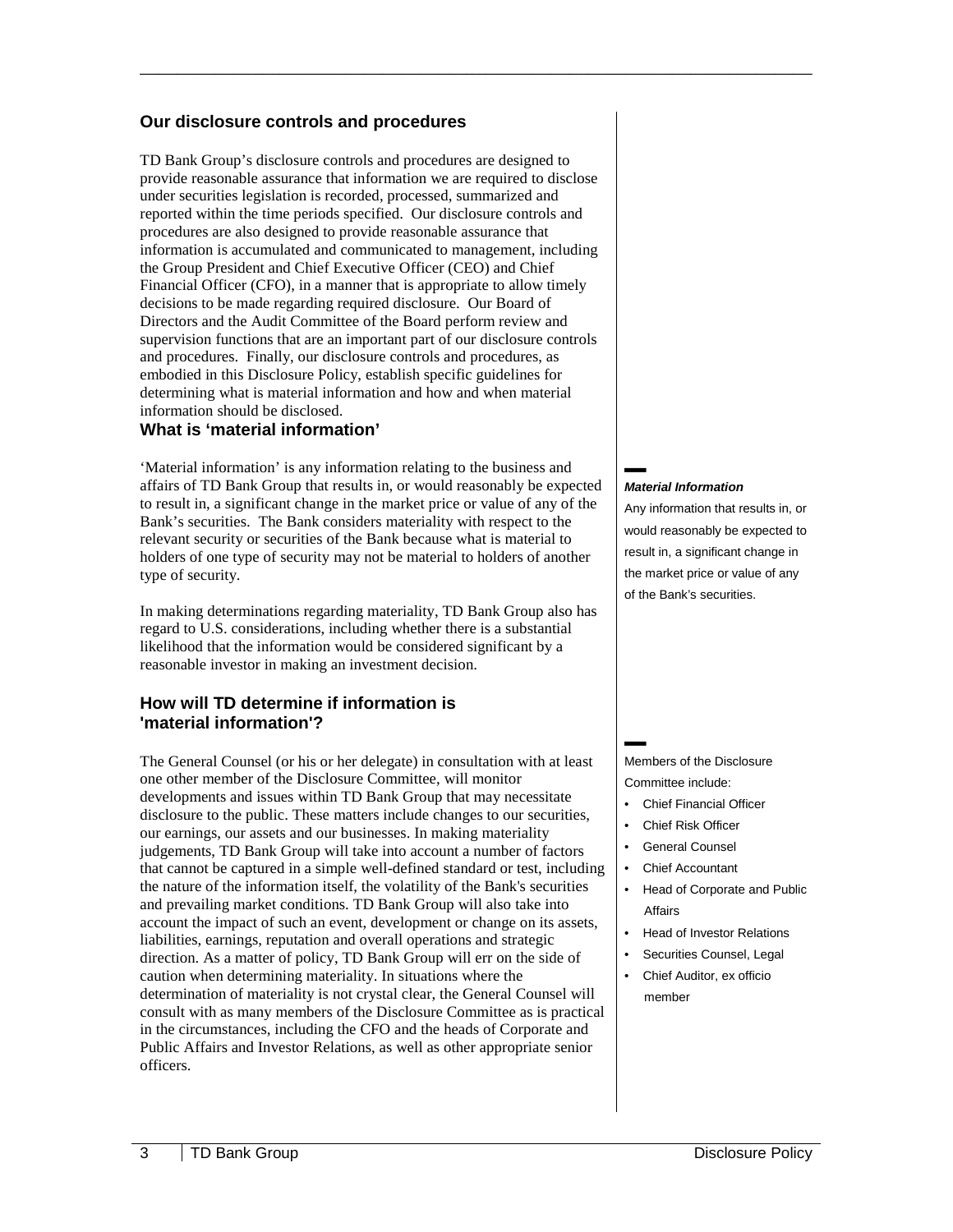If the information is material, the General Counsel, in consultation with at least one other member of the Disclosure Committee, will then ensure such information is released publicly in accordance with the procedures outlined in this Disclosure Policy.

\_\_\_\_\_\_\_\_\_\_\_\_\_\_\_\_\_\_\_\_\_\_\_\_\_\_\_\_\_\_\_\_\_\_\_\_\_\_\_\_\_\_\_\_\_\_\_\_\_\_\_\_\_\_\_\_\_\_\_\_\_\_\_\_\_\_\_\_\_\_\_\_

TD Bank Group has a number of systems and practices in place as part of its disclosure controls and procedures to ensure that information is communicated "up the chain" to Disclosure Committee members and the CEO. However, as an additional precaution, all employees are asked to alert one of the General Counsel, CFO, or head of Corporate and Public Affairs if they become aware of a development that may be material if the employee does not believe the development will otherwise be communicated to them.

The head of Investor Relations monitors the market's reaction to information as it is released in order to assist TD Bank Group in making future materiality judgments. The head of Investor Relations reports his or her findings to the Disclosure Committee on a regular basis. The General Counsel reviews all material press releases and notable press releases are sent to the Board of Directors upon public release.

# **Releasing Information about TD Bank Group**

We are committed to providing timely, accurate and balanced disclosure of all material information about TD Bank Group to the public. Undisclosed material information shall not be disclosed to selected individuals (for example, in an interview with an analyst or in a telephone conversation with an investor). If previously undisclosed material information has been inadvertently disclosed to an analyst or any other person outside of TD Bank Group not bound by an express confidentiality obligation, such information will be broadly disclosed immediately via news release in accordance with this Disclosure Policy.

#### **When TD releases its financial statements, both quarterly and annually, we follow these best practices:**

- We communicate our financial statements to the public on a timely basis. Our financial statements are made available to the public promptly after they are reviewed by the Audit Committee of the Board of Directors and approved by the Board of Directors and our typical practice is to make that information available within a month of the end of the reporting period;
- We make available complete financial information, including financial statements, not just a summary;
- We ensure the information is kept confidential until released and then we ensure it is released in a manner that will reach the broadest possible audience;
- We webcast our quarterly analyst conferences to ensure all interested stakeholders can hear the discussion of our results and the presentations by our executives;

▬As a matter of policy, TD Bank Group will err on the side of caution when determining materiality.

▬ In situations where the determination of materiality is not crystal clear, the General Counsel will consult with as many members of the Disclosure Committee as is practical in the circumstances, including the CFO and the heads of Corporate and Public Affairs and Investor Relations.

#### ▬*Balanced Disclosure*

We are committed to neither over-emphasizing favourable news nor under-emphasizing unfavourable news.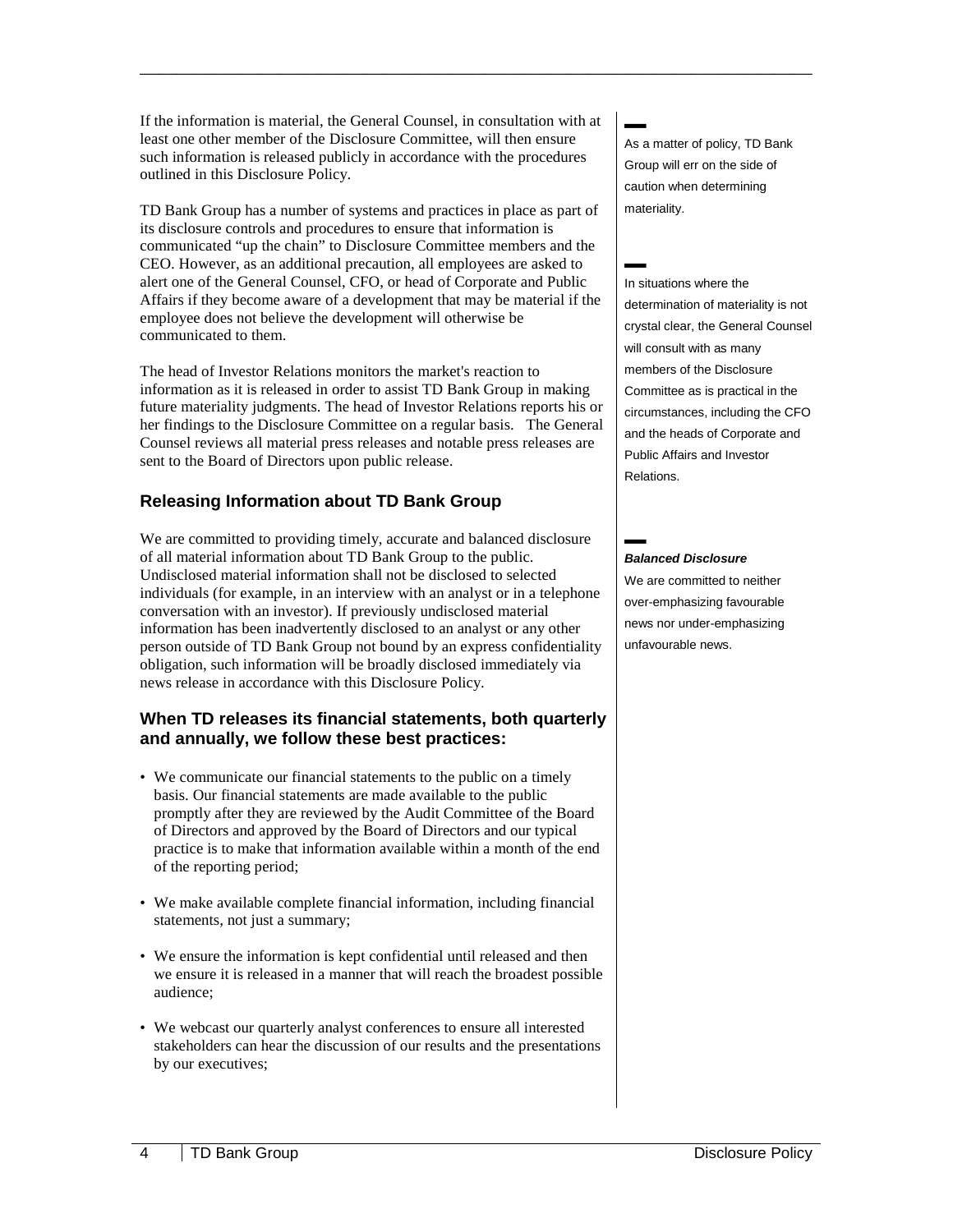• We make a complete record available on our website, including the financial statements, management's discussion and analysis, any supplemental financial information, any presentations and an archive of the analyst conference; and

\_\_\_\_\_\_\_\_\_\_\_\_\_\_\_\_\_\_\_\_\_\_\_\_\_\_\_\_\_\_\_\_\_\_\_\_\_\_\_\_\_\_\_\_\_\_\_\_\_\_\_\_\_\_\_\_\_\_\_\_\_\_\_\_\_\_\_\_\_\_\_\_

• Our goal is to ensure that our financial reporting provides information that is factual and balanced, neither over-emphasizing favourable news nor under-emphasizing unfavourable news.

#### **When TD releases material information, we follow these best practices:**

- We communicate material information to the public on a timely basis. We issue the information through a news release by way of an external full text news service that provides simultaneous North American and/or full international distribution, as needed. We also release a French translation of the news release;
- We ensure the information is kept confidential until released and then we ensure it is released in a manner that will reach the broadest possible audience; and
- When the nature of the announcement makes it appropriate, we will hold an information session with analysts to discuss the announcement. These information sessions will be available to the public and the media. Any supplemental written information will be concurrently posted on our website and, therefore, will be available to the public.

# **A word about releasing non-material information:**

Given the size and complexity of TD Bank Group, it makes many announcements to the public that would not meet the definition of *material information* set out above. Many of these announcements relate to products and services we provide or views expressed by experts who work for TD such as members of TD Economics, and these announcements are not subject to this Disclosure Policy. However, there are other announcements made by TD Bank Group which are not significant enough to meet the definition of "material information" but which relate to the business and affairs of TD Bank Group and which might be of interest to investors or shareholders. For example, announcements regarding smaller acquisitions or divestitures should be conducted in accordance with this Disclosure Policy. TD Bank Group is committed to voluntarily making these announcements in accordance with the 'best practices' established for the release of material information set out above.

▬Many individuals speak to the public and the media on a daily basis about the products and activities of TD. This Disclosure Policy does not apply to most announcements regarding products and services, expert opinions or the views of TD Economics. If you are unsure, check with the General Counsel of the Bank. The media guidelines, established by Corporate and Public Affairs, apply to all communications with the media.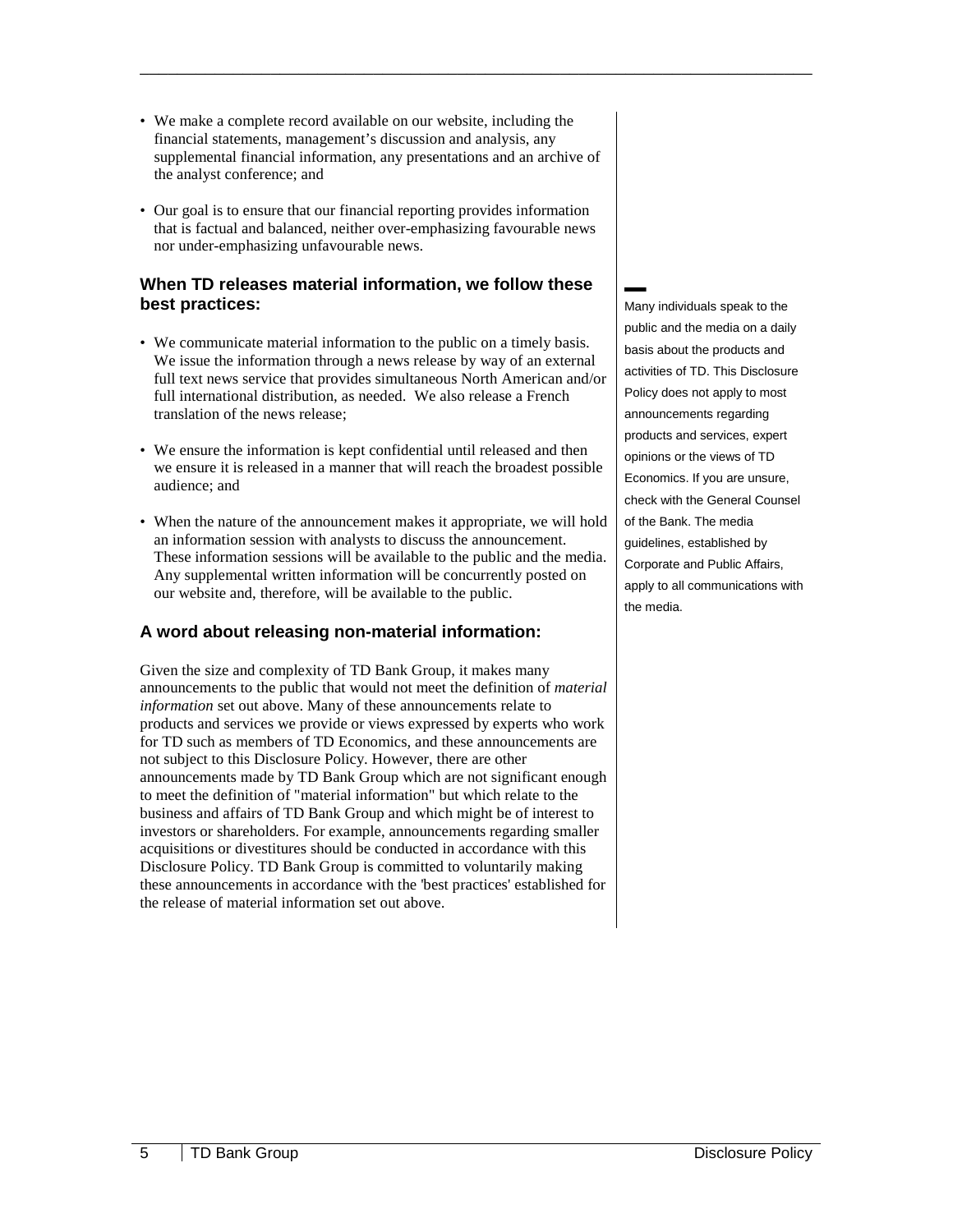## **Spokespersons**

In order to minimize the risk of selective disclosure and to ensure a clear message is communicated to the public, TD Bank Group has designated a limited group who are entitled to speak on its behalf when material information may be disclosed. The designated Spokespersons are the Chairman of the Board of Directors, the CEO, the CFO, the Chief Risk Officer, the head of Corporate and Public Affairs, the head of Investor Relations, the General Counsel of the Bank, and other officers as determined by the CEO or CFO (the "Spokespersons"). The Spokespersons may designate other directors, officers, other employees or agents to speak on particular matters or to respond to specific inquiries as necessary or appropriate. Unless so designated, no director, officer, employee or agent of the Bank may communicate on behalf of TD Bank Group with regulators, investors, shareholders, analysts and the media with respect to any disclosure that may include material information about TD Bank Group. Spokespersons are knowledgeable about TD Bank Group's public and the views of the investment community relating to TD Bank Group, as well as the rules and regulations regarding disclosure and this Disclosure Policy.

\_\_\_\_\_\_\_\_\_\_\_\_\_\_\_\_\_\_\_\_\_\_\_\_\_\_\_\_\_\_\_\_\_\_\_\_\_\_\_\_\_\_\_\_\_\_\_\_\_\_\_\_\_\_\_\_\_\_\_\_\_\_\_\_\_\_\_\_\_\_\_\_

Directors, officers and employees of TD Bank Group should refer inquiries from analysts and institutional investors about significant investor relations issues to the head of Investor Relations. Similarly, directors, officers and employees of TD Bank Group should refer inquiries from the media to the head of Corporate and Public Affairs or his or her designates or any of the Bank's other Spokespersons.

#### **Contact with Analysts and Investors on an Individual or Small-Group Basis**

TD Bank Group views meeting on an individual or small-group basis with analysts and significant investors as an important element of TD Bank Group's investor relations program and in keeping with current industry practices. Only Spokespersons or those designated by them may meet with analysts and investors on an individual or small group basis whether on the telephone or in person and such Spokespersons and those designated by them will provide only public or non-material information in such meetings. These meetings will be conducted in accordance with the Bank's guidelines for conducting such meetings, including that the CFO or the head of Investor Relations (or his or her delegate) must be present at all such meetings. TD Bank Group will, through its website or otherwise, provide comparable, non-material information related to the business and affairs of TD Bank Group to individual investors or the media that it has provided to analysts and institutional investors and which is expected to be of interest to investors or shareholders. The head of Investor Relations will keep a record of meetings, whether on the telephone or in person, with analysts and investors and will be responsible for considering the discussion at such meetings to confirm no disclosure of previously undisclosed material information has occurred (and to take action in accordance with this Disclosure Policy if it was disclosed during any such meeting).

▬Spokespersons of TD Bank Group:

- Chairman of the Board
- Group President and Chief

Executive Officer• Chief Financial Officer

- Chief Risk Officer
- Head of Corporate and Public Affairs
- Head of Investor Relations
- General Counsel
- Other officers as determined by the CEO or CFO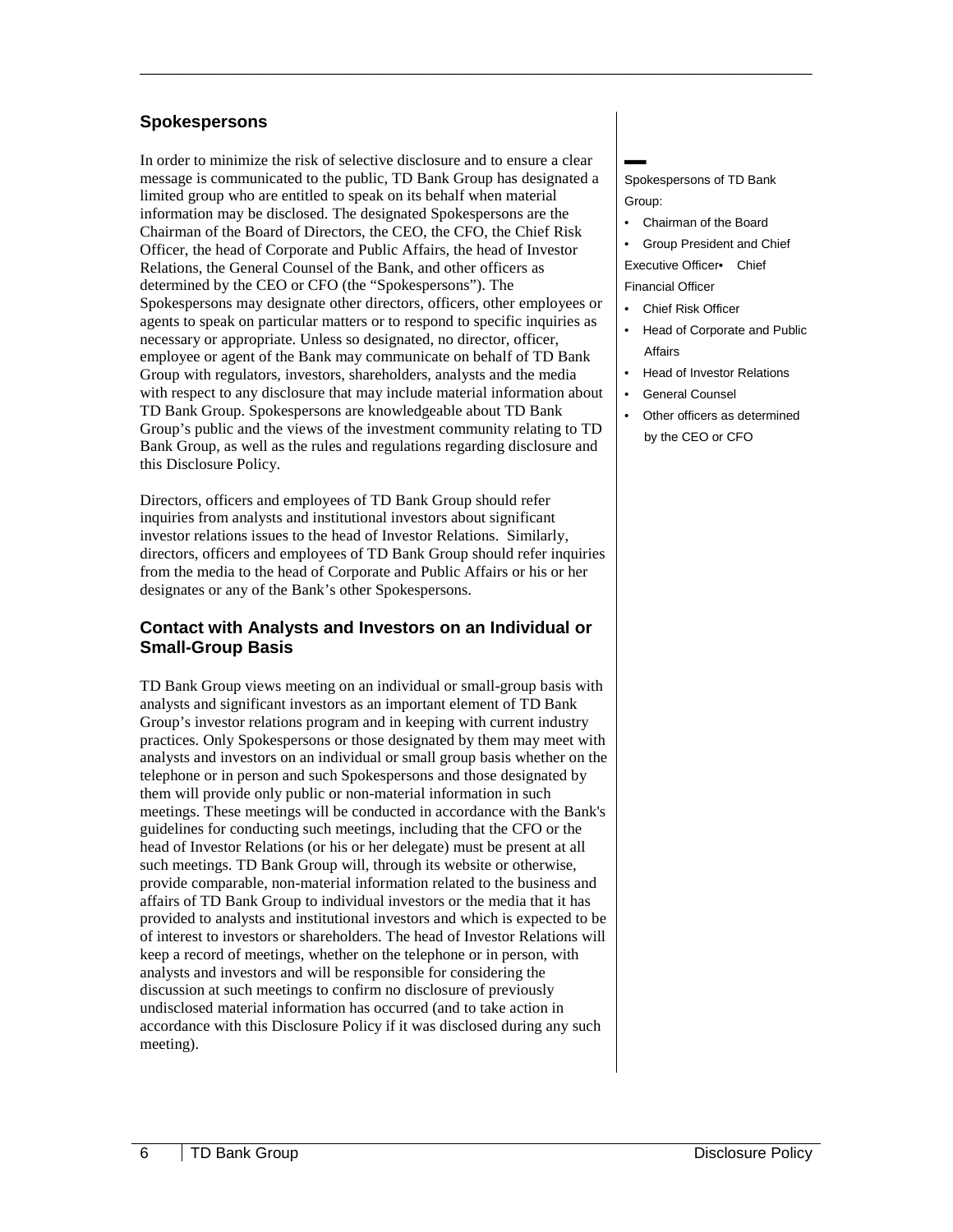## **Forward-looking Information**

TD Bank Group may be required or may choose to disclose forwardlooking information from time to time in order to provide the public with our view of possible events, conditions and results of operations. This disclosure is made in compliance with applicable securities legislation and best practices including the guidelines under this Disclosure Policy. There must be a reasonable basis for making the forward-looking disclosure, having regard to the assumptions underlying the information and the process followed in preparing it. It must also clearly be identified as forward-looking by words such as "expect", "anticipate" or "may".

\_\_\_\_\_\_\_\_\_\_\_\_\_\_\_\_\_\_\_\_\_\_\_\_\_\_\_\_\_\_\_\_\_\_\_\_\_\_\_\_\_\_\_\_\_\_\_\_\_\_\_\_\_\_\_\_\_\_\_\_\_\_\_\_\_\_\_\_\_\_\_\_

Forward-looking information that constitutes "material information" must be broadly disseminated in accordance with this Disclosure Policy. Such disclosure, whether in writing or oral, should be accompanied by appropriate cautionary language that identifies any material risk factors or uncertainties that could cause actual results to differ materially and a description of any material assumptions on which the information is based.

## **Periodic Disclosure Documents**

In accordance with securities legislation, we provide periodic disclosure documents to our shareholders and regulators. These documents include a variety of information regarding TD Bank Group and its business, such as its corporate governance, financial condition and future prospects, and director and executive compensation. Disclosure controls and procedures for the preparation, review and approval of such documents are designed to provide reasonable assurance that the information required to be disclosed is being recorded, processed, summarized and reported as and when required. These controls and procedures are established in writing by each department responsible for the disclosure document (or a portion of it) and include:

- determining, and providing written communication of, the deadlines for filing the document and the other legal disclosure requirements associated with the document;
- assigning key roles, responsibilities and authorizations to employees who have the appropriate level of knowledge, skill, information and authority to carry them out in relation to the document;
- guiding authorized employees on how to assess and document the materiality of information or events for disclosure purposes in accordance with this Disclosure Policy and applicable requirements and standards;
- requiring appropriate supporting materials for information included in the document;
- obtaining review and/or approval of the document by the Board of Directors or a Committee of the Board, the Disclosure Committee and/or the diligence session in support of quarterly certification to our regulators, in accordance with their respective mandates, task lists and practices;

▬Periodic disclosure documents include:

- Quarterly and Annual Reports
- Annual Information Form
- Management Proxy Circular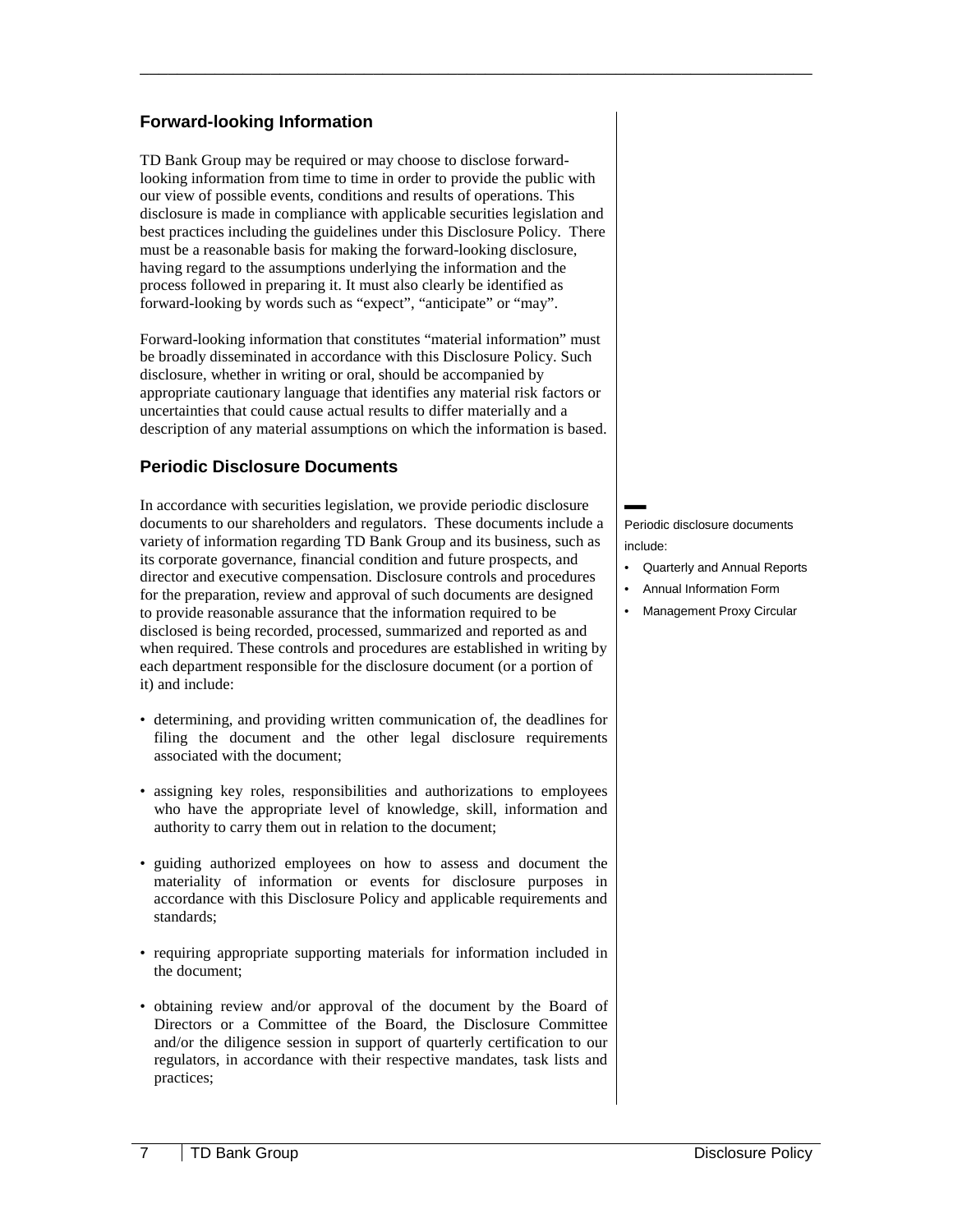• ensuring controls and procedures are monitored and any issues are promptly reported to the appropriate level of management for evaluation and action, including to the Disclosure Committee if any potentially significant weakness is found that could materially affect the timeliness, reliability and accuracy of our disclosure; and

\_\_\_\_\_\_\_\_\_\_\_\_\_\_\_\_\_\_\_\_\_\_\_\_\_\_\_\_\_\_\_\_\_\_\_\_\_\_\_\_\_\_\_\_\_\_\_\_\_\_\_\_\_\_\_\_\_\_\_\_\_\_\_\_\_\_\_\_\_\_\_\_

• ensuring controls and procedures are modified to adapt to any changes in our Bank's business, environment or applicable requirements.

## **Quiet Periods**

Directors, officers and other employees of TD Bank Group shall observe a "quiet period" commencing at each quarter end and expiring upon the public release of the earnings for the quarter. During this time, any communications with shareholders, investors, analysts, other securities market professionals, the media and other members of the public, for example, public speaking engagements, shall be restricted so as to minimize the risk of selectively disclosing, implicitly or explicitly, material information to any person concerning earnings or other developments being formulated internally but not yet publicly disclosed. As a general rule, no other news releases should be issued by TD Bank Group on the same day as an earnings release for the Bank.

#### **Inadvertent Disclosure**

If there is reason to believe that an unintentional breach of this Disclosure Policy might have occurred resulting in the release of material information to a select group or individual, such breach shall immediately be reported to the General Counsel of the Bank or, in his or her absence, the CFO or the head of Corporate and Public Affairs, and TD Bank Group shall make immediate public disclosure of that information as soon as is reasonably possible. Parties in receipt of previously undisclosed material information will be advised that such information is material and has not yet been publicly disclosed.

# **Analyst Reports**

Directors, officers and other employees of TD Bank Group shall not distribute to third parties analyst reports, third party newsletters or tip sheets that contain earnings-related information about TD Bank Group, as any such distribution may be construed as an endorsement of the report and the conclusions and recommendations of the analyst. If interested persons request a list of analysts who cover TD Bank Group, the head of Investor Relations will direct such persons to the Bank's website which provides a list of all analysts and firms that are known to follow the Bank, regardless of their recommendations. Draft analyst reports provided to TD Bank Group will be reviewed only for the purpose of confirming the accuracy and completeness of publicly disclosed information contained therein, and confirmation of such information will only be communicated by the CFO or the head of Investor Relations, or his or her designate, if it does not in and of itself communicate additional or new material information that has not been publicly disclosed.

#### ▬ *Quiet Period*

Each quarter end until the public release of the earnings results for the quarter.

▬Corporate Compliance sends an email to specific groups of employees and executives within the organization that regularly deal with material information to remind them when the window for trading TD Bank Group issued securities, and other related securities, is open and closed.

▬A breach of this Disclosure Policy shall immediately be reported to the General Counsel of the Bank.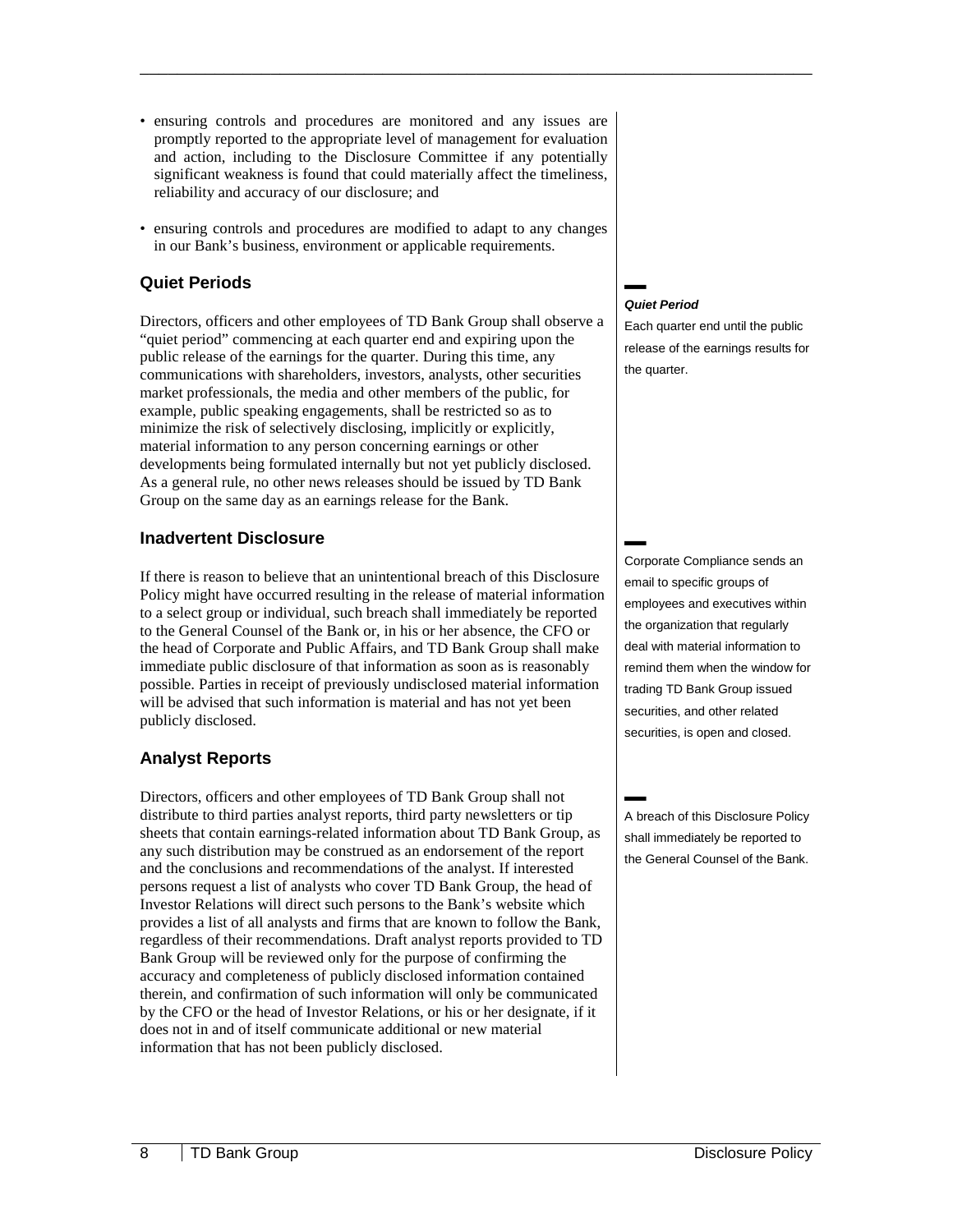## **Corrections to Previously Released Material Information**

\_\_\_\_\_\_\_\_\_\_\_\_\_\_\_\_\_\_\_\_\_\_\_\_\_\_\_\_\_\_\_\_\_\_\_\_\_\_\_\_\_\_\_\_\_\_\_\_\_\_\_\_\_\_\_\_\_\_\_\_\_\_\_\_\_\_\_\_\_\_\_\_

Disclosure must be corrected immediately if TD Bank Group subsequently learns that earlier disclosure by TD Bank Group contained a material error at the time it was given and the correction would constitute material information. The General Counsel shall, in consultation with the head of Corporate and Public Affairs and the CFO, ensure that a news release is issued immediately to correct the error and that appropriate notifications are made to the exchanges upon which the Bank's shares trade so that a halt to trading may be instituted if necessary.

#### **Chat Rooms, Blogs, Bulletin Boards and Addressing Market Rumours**

No director, officer or other employee of TD Bank Group shall participate in, host or link to chat rooms, blogs, social networking sites (except as permitted by TD Bank Group) or bulletin board discussions relating to Bank corporate matters. Certain individuals are authorized to communicate with the public on social media platforms in accordance with Bank policy. In addition, the directors, officers and other employees of the Bank shall only comment on or respond to market rumours in accordance with this Disclosure Policy, including in instances when specifically required or requested to do so by a stock exchange or a provincial securities commission or international regulator or otherwise (for example, if a rumour is essentially accurate with respect to potentially material information not yet publicly disclosed). Rumours include comments voiced over the telephone, in meetings, posted on websites or discussed in internet chat rooms.

# **Trading Restrictions and Blackout Periods**

It is illegal for a director, officer or other employee of TD Bank Group to trade in securities of the Bank with knowledge of material information affecting TD Bank Group that has not been publicly disclosed. Except in the necessary course of business, it is also illegal for any director, officer or other employee of TD Bank Group to inform any other person of material non-public information about TD Bank Group. Questions regarding the application of this Disclosure Policy in any particular circumstance should be directed to the General Counsel. This Disclosure Policy is in addition to the Bank's insider trading policies. All policies of the Bank with respect to dealing in the Bank's securities or with information about the Bank must be adhered to.

#### **Communication and Enforcement**

This Disclosure Policy extends to the Bank's Board of Directors, officers and all other employees of the Bank, and to those persons authorized to speak on its behalf. New directors and appropriate officers and employees of the Bank who, given their position, are required to have knowledge of this Disclosure Policy will be provided with a copy of this Disclosure Policy and will be educated about its importance. This Disclosure Policy will be posted to the Bank's Canadian and U.S. intranet sites, which is accessible by all officers and other employees. Annually (or more

▬ No director, officer or other employee of TD Bank Group shall participate in, host or link to chat rooms, blogs, social networking sites (except as permitted by TD Bank Group) or bulletin boards in relation to Bank corporate matters. Certain individuals are authorized to communicate with the public on social media platforms in accordance with Bank policy**.**

▬It is illegal for a director, officer or other employee of the Bank to trade in securities of the Bank with knowledge of material information affecting TD Bank Group that has not been publicly disclosed.

▬Violations could result in termination of employment and/or regulatory sanctions.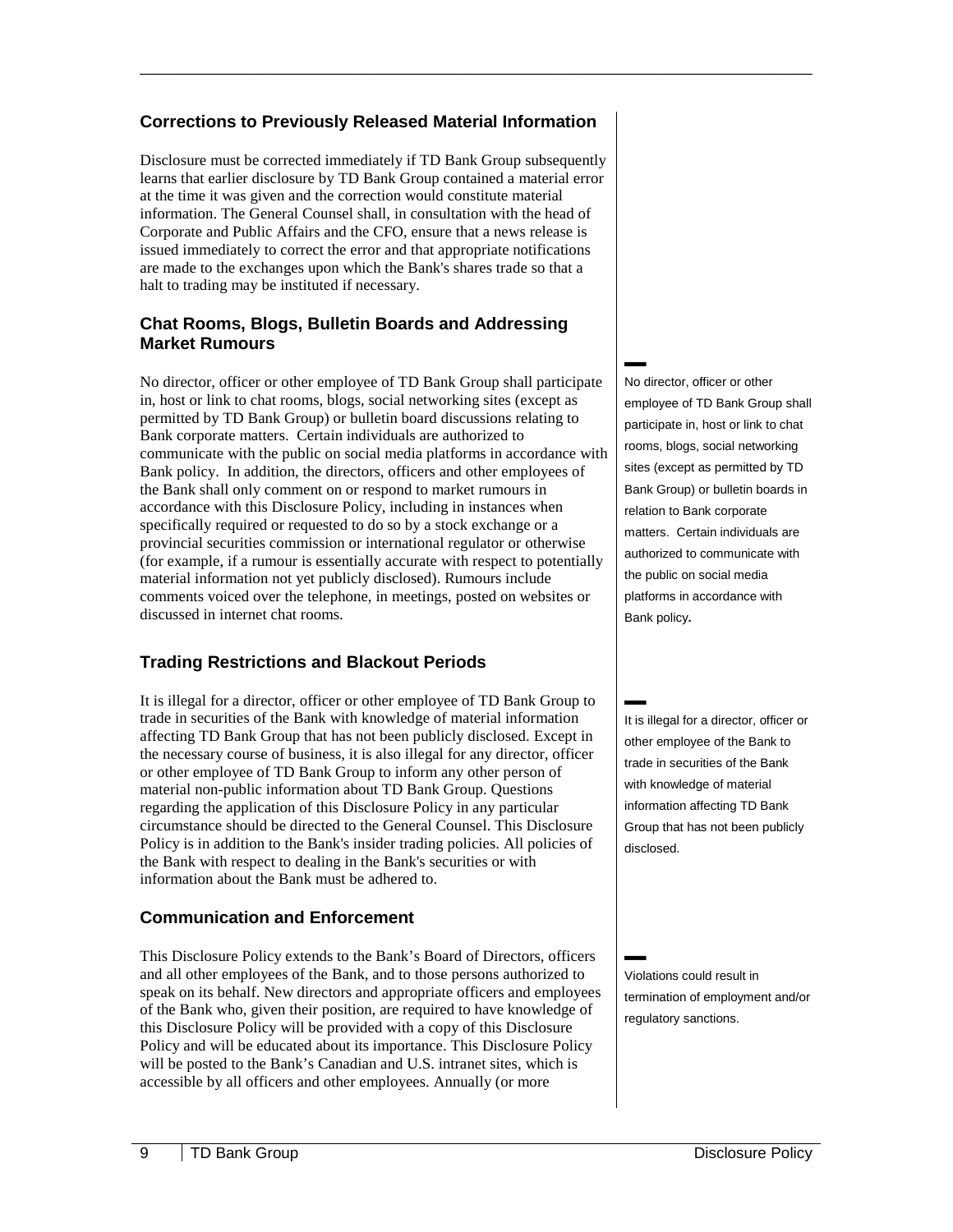frequently if required) a reminder will be sent to all directors, officers and other employees advising them of this Disclosure Policy.

\_\_\_\_\_\_\_\_\_\_\_\_\_\_\_\_\_\_\_\_\_\_\_\_\_\_\_\_\_\_\_\_\_\_\_\_\_\_\_\_\_\_\_\_\_\_\_\_\_\_\_\_\_\_\_\_\_\_\_\_\_\_\_\_\_\_\_\_\_\_\_\_

Any officer and other employee who violates this Disclosure Policy may face disciplinary action up to and including termination of his or her employment with the Bank without notice. The violation of this Disclosure Policy may also violate securities laws. If it appears that an officer or other employee may have violated such securities laws, the Bank may refer the matter to the appropriate regulatory authorities, which could lead to penalties, fines or imprisonment.

Failure of a director to comply with this Disclosure Policy will be dealt with in accordance with the policies and procedures of the Board of Directors of the Bank.

# **A Word about Our Publicly-Traded Companies**

From time to time, the Bank may own all the equity of, or have controlling interests or substantial investments in publicly-traded companies. These companies are subject to certain rules and have their own disclosure obligations and internal structures that their management teams and boards of directors have determined are appropriate for their respective circumstances. For example, directors, officers and employees of a U.S. publicly-traded company are required to comply with applicable laws (including the SEC's Regulation Fair Disclosure), the company's Code of Conduct and Ethics and established practices for releasing information about such company and contact with market professionals and investors.

Given our ownership interest or substantial investment in them, each of these companies shares information relating to its business and affairs with counterparts at the Bank to ensure we meet our commitment to disclose material information about TD Bank Group in accordance with this Disclosure Policy. When the directors and officers of these companies make disclosure about their respective company, they may discuss the Bank's role in the company's strategy, business and other areas. When doing so, they follow "common sense" practices consistent with this Disclosure Policy, including:

- Basing discussions about TD Bank Group on publicly available information about the organization.
- Not releasing material information about TD Bank Group under their respective disclosure practices.
- Ensuring their directors and officers do not release material information about TD Bank Group.

If and when the Bank makes an announcement concerning or relating to any of these companies that includes material information about the Bank, information will be disclosed by the Bank in accordance with this Policy.